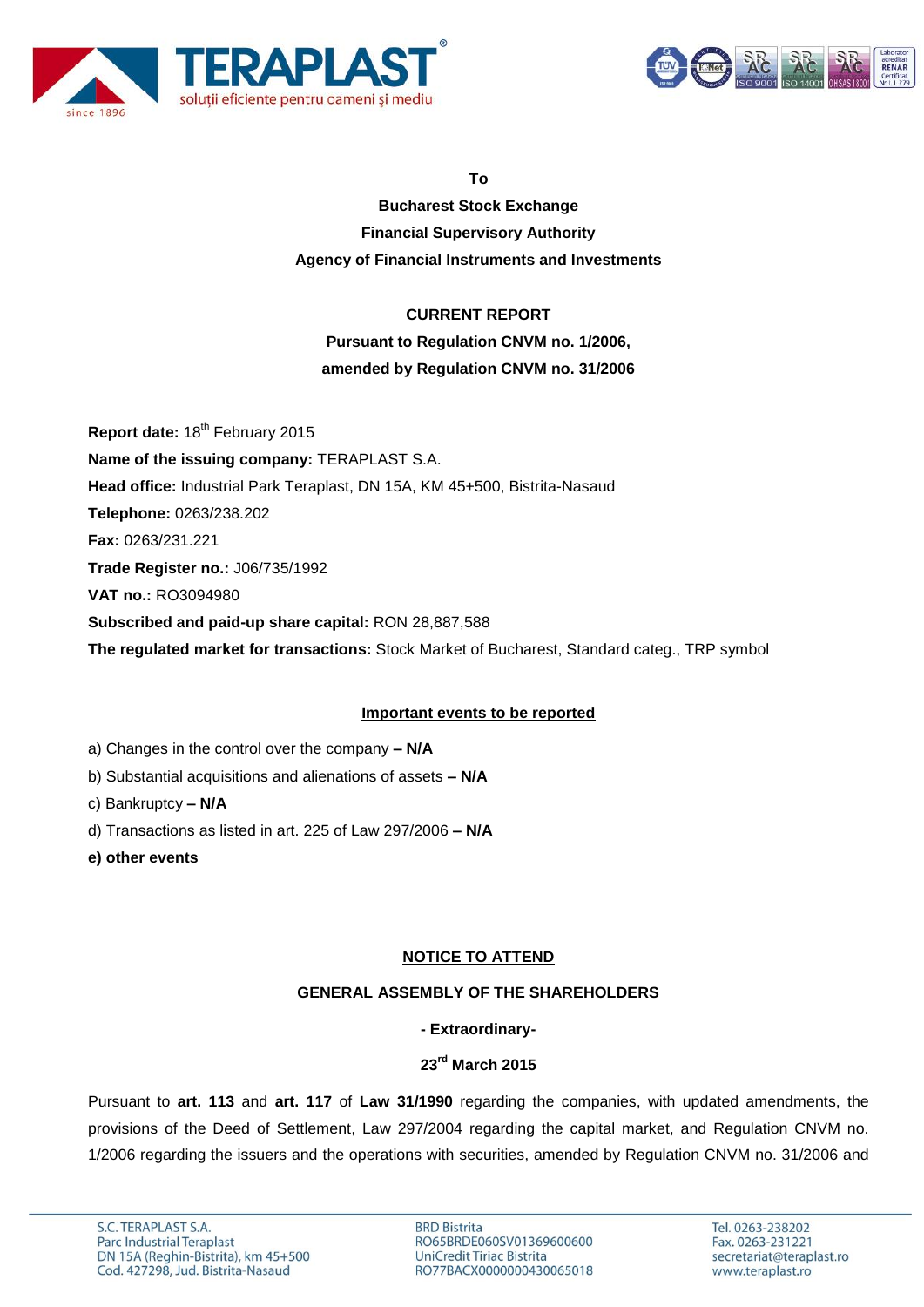



Regulation CNVM no. 6/2009, **the Board of Directors** of the **Company TERAPLAST SA,** with the head office in Parc Industrial Teraplast, DN 15A, km 45+500, postal code 427298, Bistrita-Nasaud County, registered at the Trade Register under no. J06/735/1992, VAT no. 3094980, convenes in the session of **17th February 2015** the **Extraordinary General Assembly of the Shareholders**, to be held on **23rd March 2015** at the company's head office located in Parc Industrial Teraplast, DN 15A, km 45+500, postal code 427298, Bistrita-Nasaud County, starting at **2 pm**. All shareholders registered in the Shareholder Register are entitled to participate and vote in such Extraordinary General Assembly of the Shareholders up to **6 pm** of the date of **12th March 2015**, set as reference date.

# **I. The Extraordinary General Assembly of the Shareholders shall have the following AGENDA**

1. To approve the following real estate, property of the Company Teraplast S.A., to be rented by the Company Teraplast S.A. to the Company Teraglass Bistrita S.R.L., for the purpose of transferring the PVC joinery business line:

a. The real estate located in Bistrita, str. Tarpiului, nr. 27A, Bistrita-Nasaud County, Land Registry no. 57079 of Bistrita, topographical no. 57079, 57079-C2, 57079-C3, consisting of a land within the built-up area, having a total surface of 25.222 sq. m. and associated constructions.

b. The real estate located in Bistrita, str. Tarpiului, nr. 27A, Bistrita-Nasaud County, Land Registry no. 54207, topographical no. 54207, 54207 – C1; consisting of a land within the built-up area, having a total surface of 3.376 sq. m. and associated constructions.

2. To approve the rental price of the real estate mentioned at item 1 of this notice to attend. The rental price suggested by the Board of Directors amounts to EUR 8,840/month, VAT excluded.

3. To approve the rental period of time of the real estate mentioned at item 1 of this notice to attend. The Board of Directors suggests a period of time of 6 (six) years, as of 01.04.2015.

4. To approve, at the same time with the renting to the Company Teraglass Bistrita S.R.L. of the real estate mentioned at item 1 of this notice to attend, the transfer to such company of the entire activity corresponding to the PVC joinery business line (including the personnel transfer, pursuant to art. 173 of the Labour Code).

5. In order to transfer the PVC joinery business line to Teraglass Bistrita S.R.L., to approve the sale of the equipments/assets corresponding to such business line.

6. To approve the sales price of the equipments mentioned at item 5 of this notice to attend. The sales price suggested by the Board of Directors amounts to RON 3,800,000, plus the value of the equipments to be commissioned up to the date of the business line transfer (respectively 1<sup>st</sup> April 2015), amounting to maximum EUR 200,000. The Board of Directors suggests that the payment of the equipment price to be done in 60 equal instalments, as of 01.04.2016.

7. To approve that the transfer of the ownership of property over the assets mentioned in item 5 to be done exclusively on the date the price is fully paid by the Buyer, Teraglass Bistrita S.R.L. It is suggested that the risk related to the sold assets to be transferred from the Seller to the Buyer on the day the sales agreement is signed.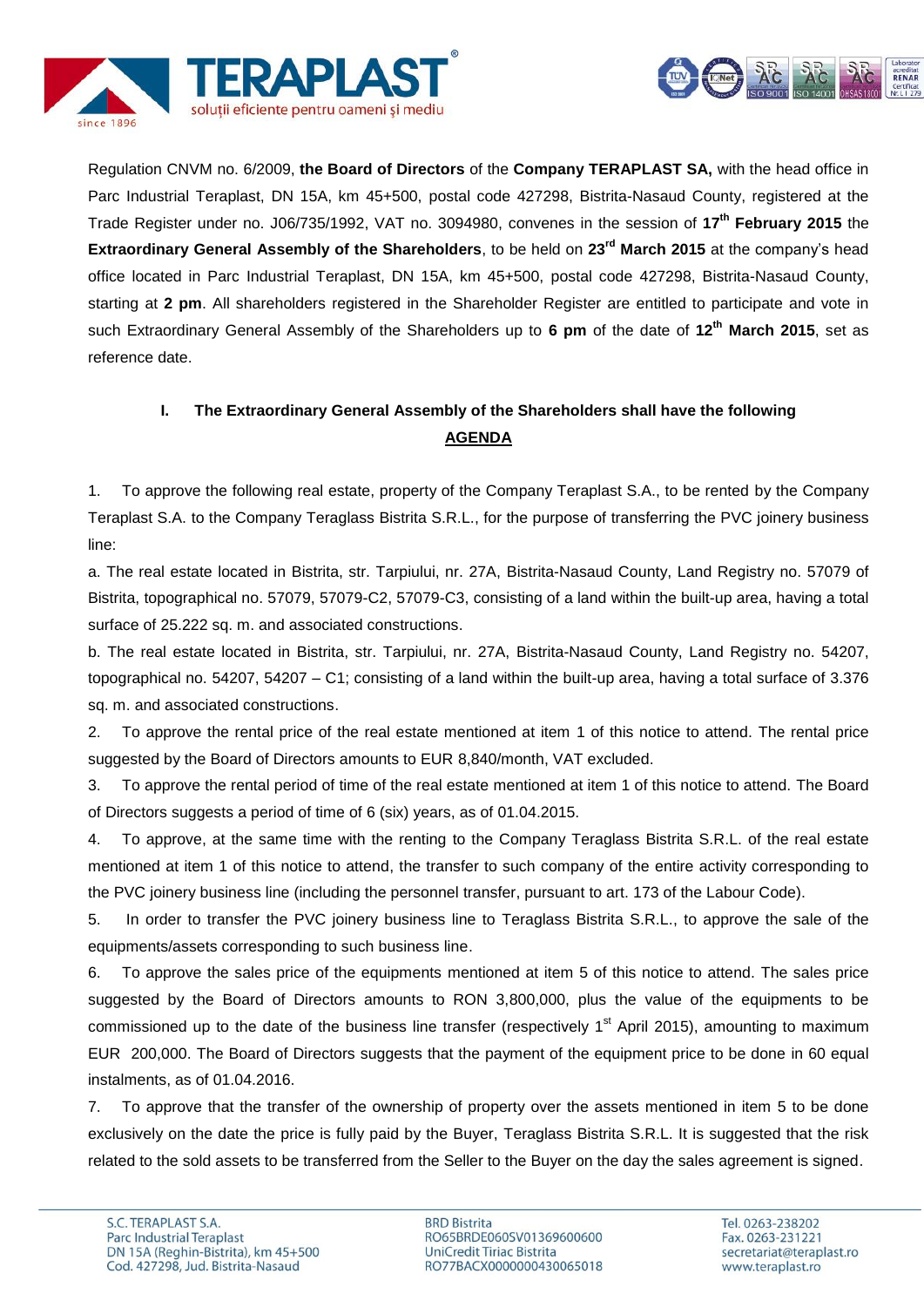

8. To approve the activity of the PVC joinery business line at the Company Teraglass Bistrita S.R.L. premises, to begin on  $01^{st}$  April 2015 (beginning with the second trimester 2015).

9. To approve a loan to the Company Teraglass Bistrita SRL, amounting to maximum RON 2,850,000, based on a loan agreement with successive drawing, in order to sustain the activity of the Company Teraglass Bistrita Srl. The loan shall generate interest, according to the reference interest of BNR /National Bank of Romania/.

10. To authorize the Board of Directors to negotiate and approve the transfer to the Company Teraglass Bistrita S.R.L. of the raw material stocks, the finished products, the advertising materials needed for continuing the activity of the PVC joinery business line.

11. To authorize Mr. Alexandru Stanean – General Manager, and Mrs. Edit-Eniko Orban – Financial Manager to negotiate the contracting terms and conditions, and to sign for and on behalf of the Company the rental agreement for the real estate mentioned at item 1, the sales agreement of the equipments/assets mentioned at item 5, as well as any documents necessary to carry out the decision of the Extraordinary General Assembly of the Shareholders, that shall be adopted.

12. To approve the full coverage of the losses carried forward in the previous years, amounting to RON 44,952,911, by using the reserves constituted for share capital adjustments and share premiums.

13. To establish the registration date when shareholders affected by the decisions adopted by the Extraordinary General Assembly of the Shareholders shall be identified. The Board of Directors suggests the date of **08th April 2015.**

14. To approve the date of 07<sup>th</sup> April 2015 as **..ex date**", respectively the date previous to the registration date when the financial instruments, object of the decision of the corporate bodies, are transacted without the rights resulting from such decision, pursuant to art. 2 letter f) of Regulation no. 6/2009 regarding the exercise of certain rights of the shareholders within the general assemblies of the trading companies, amended and completed by Regulation no. 13/2014 regarding the amendment and completion of certain regulations issued by the Security National Board (herein referred to as **Regulation CNVM no. 6/2009**).

15. To authorize the President of the Board of Directors, Mr. Dorel Goia, to sign for and on behalf of all shareholders present at the assembly, the Decision of the Extraordinary General Assembly of the Shareholders.

16. To authorize the legal adviser, Mrs. Kinga Vaida, holder of ID card series X.B. no. 370326, issued by the Police Department of Bistrita on 26.06.2012, to register the Decision of the Extraordinary General Assembly of the Shareholders at the Trade Register of Bistrita-Nasaud Law Court and to publish such decision in the Official Gazette of Romania, Section 4.

(1) One or several shareholders jointly or several representing at least 5% of the share capital, have the right (i) to introduce items on the agenda of the General Assembly of the Shareholders, provided that each item be accompanied by an explanation or a draft decision proposed to be adopted by the General Assembly of the Shareholders; (ii) to submit draft decisions for the items included or suggested to be included on the agenda of acreditat<br>RENAR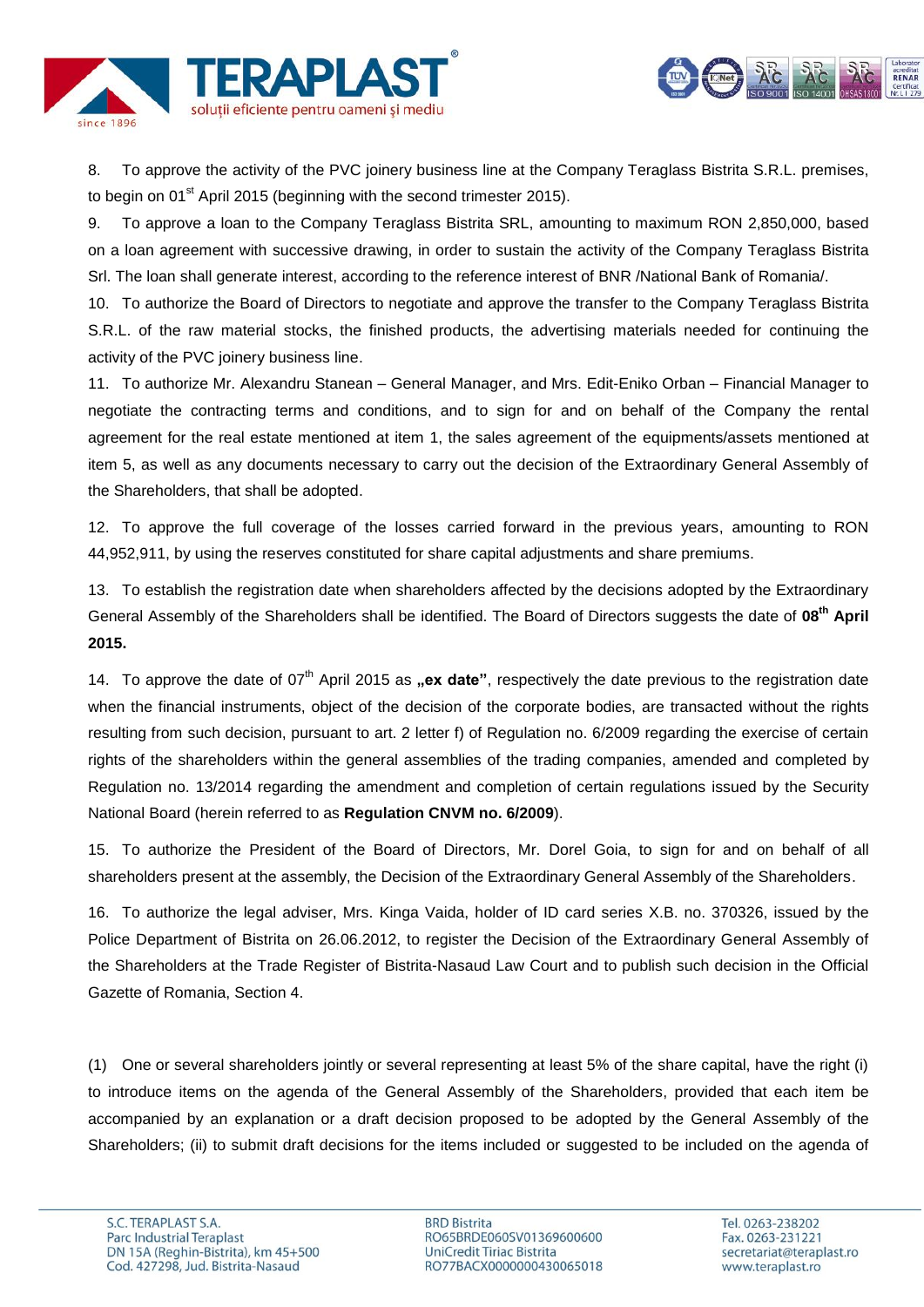



the General Assembly of the Shareholders.

(2) Any of the rights stipulated in paragraph (1) above may only be exercised in written, and the documents shall be submitted in a closed envelope at the company's head office located in Parc Industrial Teraplast, DN 15A, km 45+500, postal code 427298, Bistrita-Nasaud County, the envelope bearing a clear note written in capital letters "FOR THE EXTRAORDINARY GENERAL ASSEMBLY OF THE SHAREHOLDERS CONVENED ON 23/24.03.2015", or sent by messenger delivery or electronic means, with extended electronic signature attached, to [secretariat@teraplast.ro.](mailto:secretariat@teraplast.ro)

(3) The shareholders can exercise their rights stipulated in paragraph (1) (i) and (ii) within maximum 15 calendar days following the date of publication of this notice to attend, namely no later than **07th March 2015,** this day included**.** Each shareholder shall be entitled to address questions regarding the items on the agenda of the General Assembly of the Shareholders, and the company shall reply to the shareholders' questions during such meeting. The questions shall be submitted in a closed envelope at the company's head office, located in Parc Industrial Teraplast, DN 15A, km 45+500, postal code 427298, Bistrita-Nasaud County, the envelope bearing a clear note written in capital letters "FOR THE EXTRAORDINARY GENERAL ASSEMBLY OF THE SHAREHOLDERS CONVENED ON 23/24.03.2015", or sent by messenger delivery or electronic means, with extended electronic signature attached, to [secretariat@teraplast.ro,](mailto:secretariat@teraplast.ro) no later than **22nd March 2015,** this day included.

*The shareholders can participate in person or can be represented within the General Assembly of the Shareholders* by either their legal representatives or other agents authorised by a special power of attorney or a general power of attorney, as provided by art. 243 of Law 297/2004, regarding the capital market. Shareholders' access shall be permitted upon proof of their identity, consisting *in case of shareholders, who are natural persons, of their ID card or, in case of shareholders, who are legal entities, and represented natural persons, of a special power of attorney awarded to the natural person acting as their agent*.

The shareholders can appoint a representative by a general power of attorney (authorisation) valid for no more than three years, authorising the appointed representative to vote in any matter subject to discussions of the General Assembly of the Shareholders, provided such power of attorney (authorisation) be given by the shareholder, as customer, to a representative defined as per art. 2 paragraph (1) item 14 of Law 297/2004 regarding the capital market, or to a lawyer.

Shareholders cannot be represented in the General Assembly of the Shareholders based on a general power of attorney (authorisation) by a person subject to a conflict of interests, according to provisions of art. 243 paragraph 6 item 4 of Law 297/2004 regarding the capital market, text introduced by Emergency Government Ordinance no. 90/2004 amending and completing Law no. Law 297/2004 regarding the capital market.

General power of attorney (authorisations) should be submitted to the Company 48 hours before the general assembly meeting, namely no later than 21<sup>st</sup> March 2015, 2 pm, as photocopies including the mention "Certified to be a true copy of the original" signed by the representative.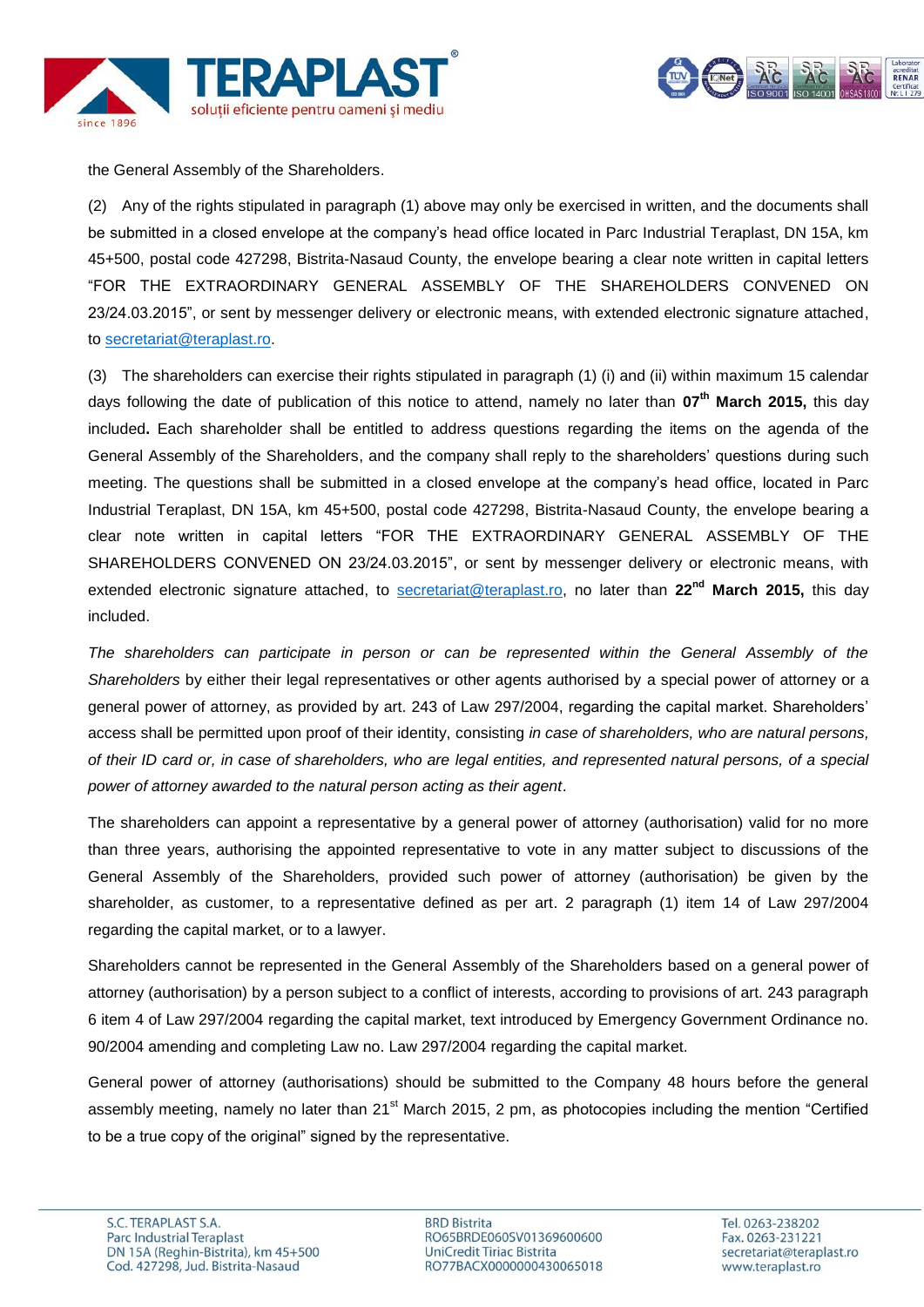



*The legal representative* shall prove his/her capacity by means of a Trade Register Certificate or any other document issued by a competent authority in the country where the shareholder is dully registered, attesting his/her capacity of legal representative Such document shall be submitted in original or as a true copy of the original. The documents attesting the capacity of legal representative of the shareholder, who is a legal entity, shall be issued at least 3 months before the date of publication of this notice to attend.

*The capacity of legal representative shall be ascertained as per Company Shareholder List on the reference date*, received from the Depozitarul Central S.A. [Romanian Central Depository]. However, if the shareholder has not informed the Central Depository in due time of its legal representative or such information is not mentioned in the BVB shareholders list on the reference date, received from the Central Depository, the abovementioned Trade Register Certificate or similar documents must include evidence of the shareholder's legal representative.

The documents certifying the capacity of legal representative drawn up in a foreign language, other than English, shall be accompanied by a translation done by a sworn translator into English or Romanian.

The abovementioned identification criteria shall be correspondingly applied also in order to prove the capacity of shareholder's legal representative, who proposed new items to be included in the agenda of the General Assembly of the Shareholders or directs questions to the issuer related to the items on the agenda of the General Assembly of the Shareholders.

Pursuant to art. 14 paragraph 4) of Regulation CNVM no. 6/2009, a shareholder can appoint only one representative in a certain General Assembly. However, if a shareholder holds shares with a trading company in several security accounts, such restriction shall not prevent such shareholder to appoint other representative for the shares held in each security account, for a certain General Assembly. Such provision is not detrimental to provisions of paragraph (5) of art. 14 of Regulation CNVM no. 6/2009.

Pursuant to art. 14 paragraph 4 1) of din Regulation CNVM no.6/2009, *a shareholder can appoint by power of attorney one or several deputy representatives* for a general assembly, in the event the representative appointed as per paragraph (4) above is unable to attend. Where several deputy representatives are appointed by power of attorney, the order in which they will act shall be established.

*The shareholders can also cast their votes for the items noted in the agenda by mail,* the vote application form, accurately filled out and signed, shall be sent in a sealed envelope to the company's head office located in Parc Industrial Teraplast, DN 15A, km 45+500, postal code 427298, Bistrita-Nasaud County, which should arrive at the company's head office no later than **21st March 2015**, 2 pm, the envelope bearing a clear note written in capital letters "FOR THE EXTRAORDINARY GENERAL ASSEMBLY OF THE SHAREHOLDERS CONVENED ON 23/24.03.2015".

Pursuant to art. 18 paragraph (3) of Regulation CNVM no. 6/2009, in the event the shareholders casting their votes by mail participate personally or by representative in the General Assembly, their vote by mail cast for that General Assembly shall be null and void. In such case, only the vote cast personally or by representative shall be taken into account.

**BRD Bistrita** RO65BRDE060SV01369600600 UniCredit Tiriac Bistrita RO77BACX0000000430065018